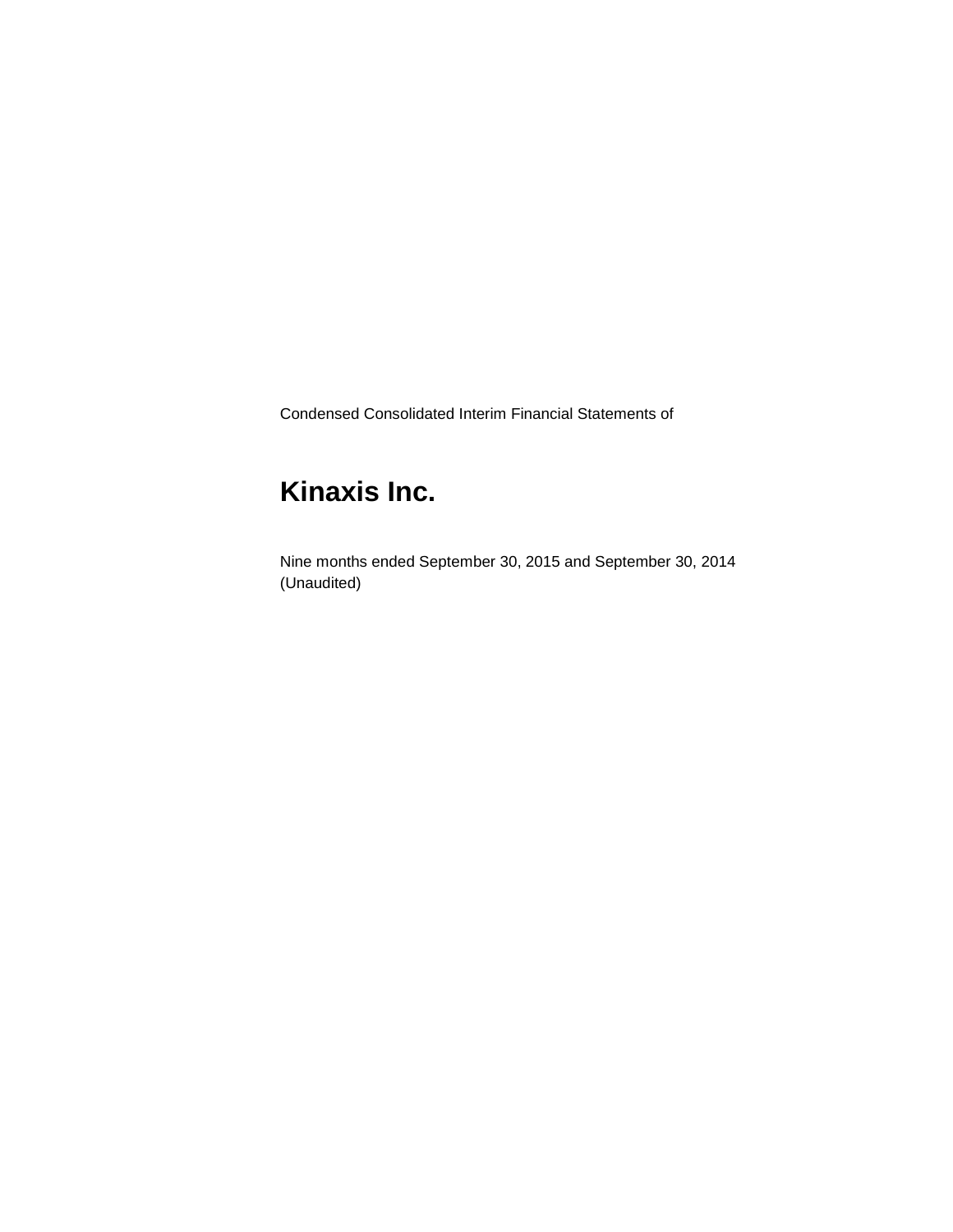Condensed Consolidated Interim Statements of Financial Position

As at September 30, 2015 and December 31, 2014 (Expressed in thousands of U.S. dollars) (Unaudited)

|                                                   | September 30, | December 31, |
|---------------------------------------------------|---------------|--------------|
|                                                   | 2015          | 2014         |
| <b>Assets</b>                                     |               |              |
| Current assets:                                   |               |              |
| Cash and cash equivalents                         | \$<br>90,626  | \$<br>56,725 |
| Trade and other receivables (note 4)              | 19,848        | 17,023       |
| Investment tax credits receivable                 | 1,571         | 1,974        |
| Prepaid expenses                                  | 1,809         | 1,926        |
|                                                   | 113,854       | 77,648       |
| Non-current assets:                               |               |              |
| Property and equipment (note 5)                   | 7,278         | 4,744        |
| Investment tax credits recoverable                | 3,632         | 3,091        |
| Deferred tax assets                               |               | 5,726        |
|                                                   | \$<br>124,764 | \$<br>91,209 |
|                                                   |               |              |
| Liabilities                                       |               |              |
| <b>Current liabilities:</b>                       |               |              |
| Accounts payable and accrued liabilities (note 6) | \$<br>5,533   | \$<br>6,945  |
| Deferred revenue                                  | 44,074        | 35,740       |
|                                                   | 49,607        | 42,685       |
| Non-current liabilities:                          |               |              |
| Lease inducement                                  | 75            | 109          |
| Deferred revenue                                  | 12,850        | 1,778        |
|                                                   | 12,925        | 1,887        |
|                                                   |               |              |
| <b>Shareholders' Equity</b>                       |               |              |
| Share capital (note 7)                            | 88,633        | 87,219       |
| <b>Contributed surplus</b>                        | 8,951         | 6,152        |
| Accumulated other comprehensive loss              | (463)         | (453)        |
| <b>Deficit</b>                                    | (34, 889)     | (46, 281)    |
|                                                   | 62,232        | 46,637       |
|                                                   | \$<br>124,764 | \$<br>91,209 |

On behalf of the Board of Directors:

| (signed) Douglas Colbeth |  | Director (signed) John (Ian) Giffen |  | Director |
|--------------------------|--|-------------------------------------|--|----------|
|--------------------------|--|-------------------------------------|--|----------|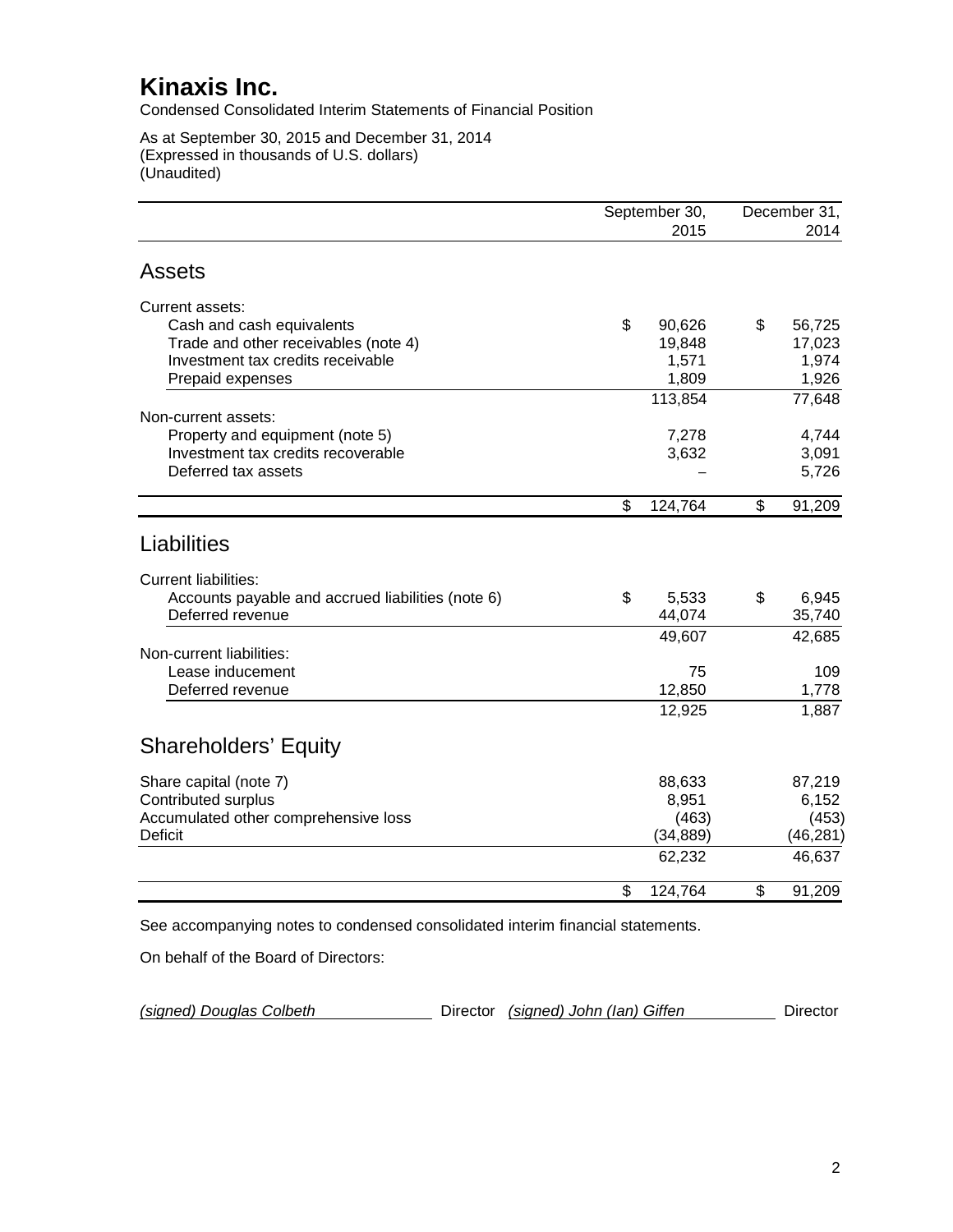Condensed Consolidated Interim Statements of Comprehensive Income (Loss)

For the three and nine months September 30, 2015 and 2014 (Expressed in thousands of U.S. dollars, except share and per share data) (Unaudited)

|                                       |              | For the three months |              | For the nine months |
|---------------------------------------|--------------|----------------------|--------------|---------------------|
|                                       |              | ended September 30,  |              | ended September 30, |
|                                       | 2015         | 2014                 | 2015         | 2014                |
| Revenue (note 9)                      | \$<br>23,665 | \$<br>17,681         | \$<br>67,080 | \$<br>51,234        |
| Cost of revenue                       | 6,862        | 4,855                | 18,954       | 15,312              |
| Gross profit                          | 16,803       | 12,826               | 48,126       | 35,922              |
| Operating expenses:                   |              |                      |              |                     |
| Selling and marketing                 | 4,368        | 3,014                | 12,089       | 10,021              |
| Research and development (note 10)    | 3,876        | 3,545                | 11,502       | 10,067              |
| General and administrative            | 2,158        | 2,138                | 6,146        | 6,188               |
|                                       | 10,402       | 8,697                | 29,737       | 26,276              |
|                                       | 6,401        | 4,129                | 18,389       | 9,646               |
| Other income (expense):               |              |                      |              |                     |
| Loss due to change in fair value of   |              |                      |              |                     |
| redeemable preferred shares           |              |                      |              | (6,760)             |
| Foreign exchange loss                 | (497)        | (262)                | (1,023)      | (134)               |
| Net finance income (expense)          | 30           | 3                    | 96           | (507)               |
|                                       | (467)        | (259)                | (927)        | (7, 401)            |
| Profit before income taxes            | 5,934        | 3,870                | 17,462       | 2,245               |
|                                       |              |                      |              |                     |
| Income tax expense:                   |              |                      |              |                     |
| Current                               | 212          | 232                  | 344          | 626                 |
| Deferred                              | 1,916        | 1,126                | 5,726        | 2,424               |
|                                       | 2,128        | 1,358                | 6,070        | 3,050               |
|                                       |              |                      |              |                     |
| Profit (loss)                         | 3,806        | 2,512                | 11,392       | (805)               |
| Other comprehensive income (loss)     |              |                      |              |                     |
| Items that are or may be reclassified |              |                      |              |                     |
| subsequently to profit or loss:       |              |                      |              |                     |
| Foreign currency translation          |              |                      |              |                     |
| differences - foreign operations      | 20           | (49)                 | (10)         | (25)                |
| Total comprehensive profit (loss)     | \$<br>3,826  | \$<br>2,463          | \$<br>11,382 | \$<br>(830)         |
|                                       |              |                      |              |                     |
| Basic earnings (loss) per share       | \$<br>0.16   | \$<br>0.11           | \$<br>0.48   | \$<br>(0.05)        |
| Weighted average number of basic      |              |                      |              |                     |
| Common Shares (note 8)                | 23,957,202   | 23,594,556           | 23,851,437   | 17,530,210          |
|                                       |              |                      |              |                     |
| Diluted earnings (loss) per share     | \$<br>0.15   | \$<br>0.10           | \$<br>0.45   | \$<br>(0.05)        |
|                                       |              |                      |              |                     |
| Weighted average number of diluted    |              |                      |              |                     |
| Common Shares (note 8)                | 25,498,758   | 24,758,532           | 25,365,629   | 17,530,210          |
|                                       |              |                      |              |                     |

See accompanying notes to condensed consolidated interim financial statements.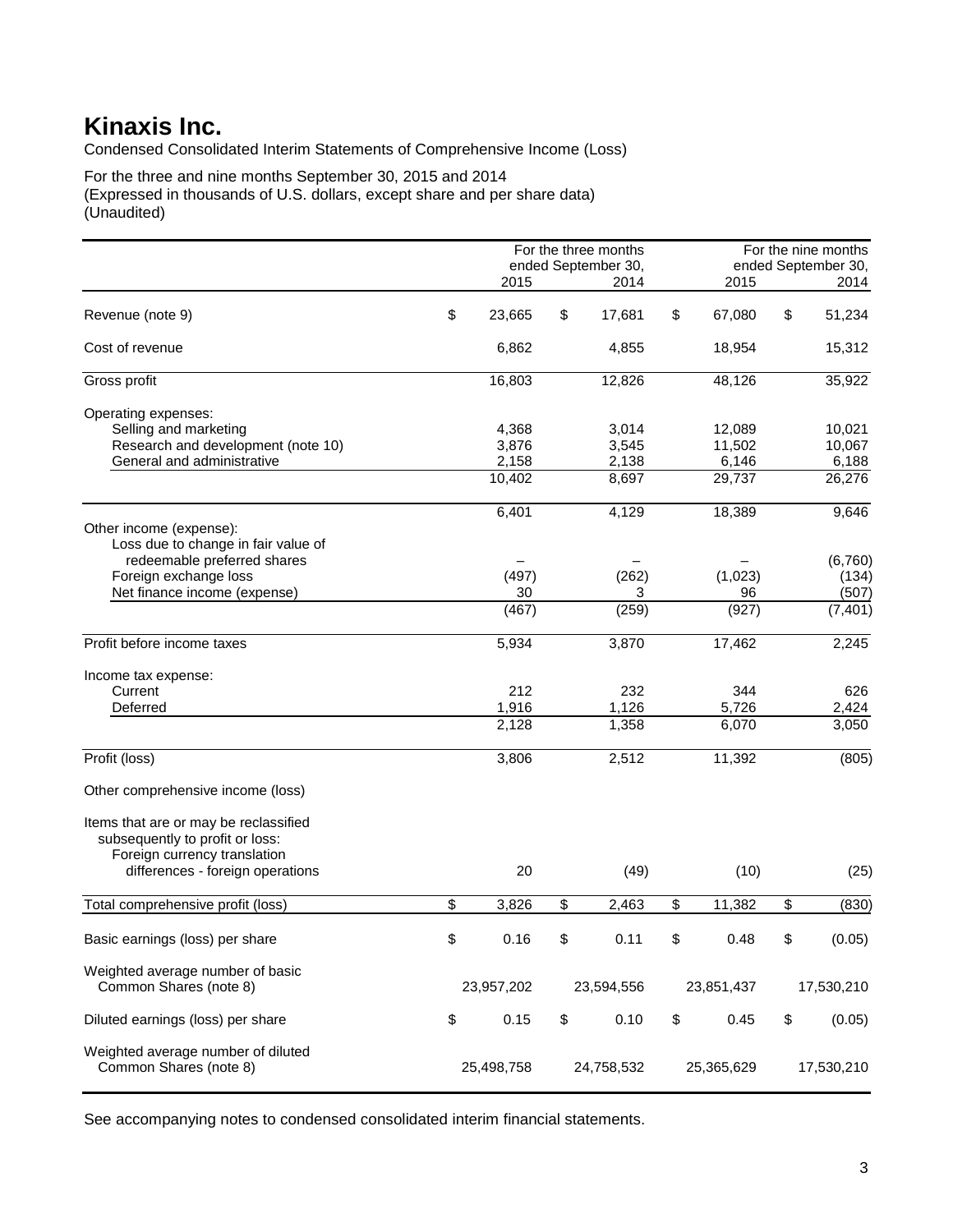Condensed Consolidated Interim Statements of Changes in Shareholders' Equity (Deficiency)

For the nine months September 30, 2015 and 2014 (Expressed in thousands of U.S. dollars) (Unaudited)

|                                 |                  |                        |               | Accumulated<br>other |                 |                              |
|---------------------------------|------------------|------------------------|---------------|----------------------|-----------------|------------------------------|
|                                 | Share<br>capital | Contributed<br>surplus | comprehensive | loss                 | <b>Deficit</b>  | Total equity<br>(deficiency) |
| Balance, December 31, 2013      | \$<br>9,902      | \$<br>3,948            | \$            | (360)                | \$<br>(87,070)  | \$<br>(73, 580)              |
| Loss                            |                  |                        |               |                      | (805)           | (805)                        |
| Other comprehensive loss        |                  |                        |               | (25)                 |                 | (25)                         |
| Total comprehensive loss        |                  |                        |               | (25)                 | (805)           | (830)                        |
| Conversion of Class A preferred |                  |                        |               |                      |                 |                              |
| shares to Common Shares         | 60,895           |                        |               |                      |                 | 60,895                       |
| Shares issued per offering      | 59,562           |                        |               |                      |                 | 59,562                       |
| Share issuance costs            | (3,837)          |                        |               |                      |                 | (3,837)                      |
| Reduction of share capital      | (41, 010)        |                        |               |                      | 41,010          |                              |
| Shares issued for cash          | 585              |                        |               |                      |                 | 585                          |
| Share options exercised         | 570              | (61)                   |               |                      |                 | 509                          |
| Share based payments            |                  | 1,813                  |               |                      |                 | 1,813                        |
| Total shareholder transactions  | 76,765           | 1,752                  |               |                      | 41,010          | 119,527                      |
| Balance, September 30, 2014     | \$<br>86,667     | \$<br>5,700            | \$            | (385)                | \$<br>(46, 865) | \$<br>45,117                 |
| Balance, December 31, 2014      | \$<br>87,219     | \$<br>6,152            | \$            | (453)                | \$<br>(46, 281) | \$<br>46,637                 |
| Profit                          |                  |                        |               |                      | 11,392          | 11,392                       |
| Other comprehensive loss        |                  |                        |               | (10)                 |                 | (10)                         |
| Total comprehensive income      |                  |                        |               | (10)                 | 11,392          | 11,382                       |
| Share options exercised         | 1,414            | (424)                  |               |                      |                 | 990                          |
| Share based payments            |                  | 3,223                  |               |                      |                 | 3,223                        |
| Total shareholder transactions  | 1,414            | 2,799                  |               |                      |                 | 4,213                        |
| Balance, September 30, 2015     | \$<br>88,633     | \$<br>8,951            | \$            | (463)                | \$<br>(34, 889) | \$<br>62,232                 |

See accompanying notes to condensed consolidated interim financial statements.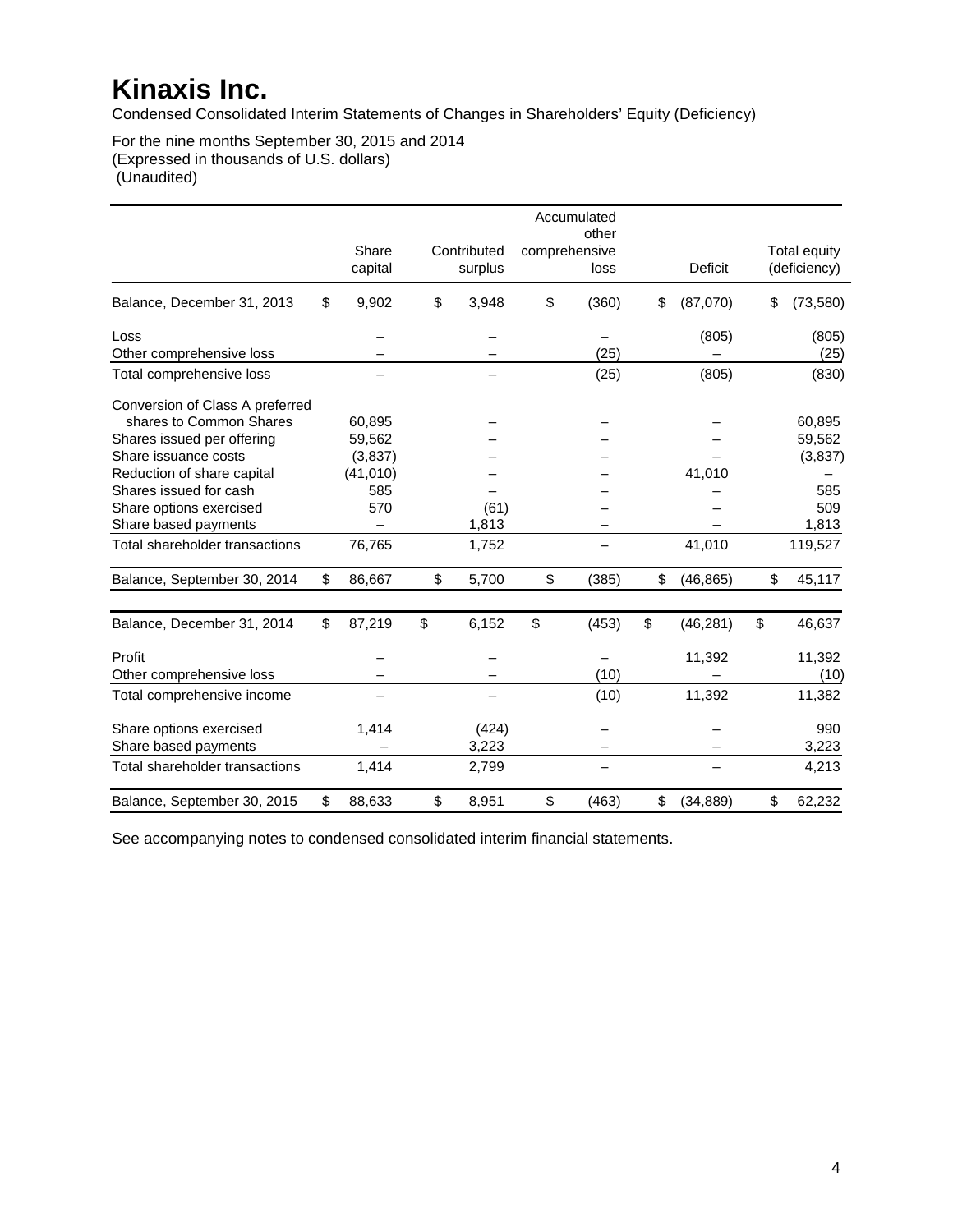Condensed Consolidated Interim Statements of Cash Flows

For the three and nine months September 30, 2015 and 2014 (Expressed in thousands of U.S. dollars) (Unaudited)

|                                                        | For the three months |    |                             |              | For the nine months |                             |
|--------------------------------------------------------|----------------------|----|-----------------------------|--------------|---------------------|-----------------------------|
|                                                        | 2015                 |    | ended September 30,<br>2014 | 2015         |                     | ended September 30,<br>2014 |
|                                                        |                      |    |                             |              |                     |                             |
| Cash flows from operating activities:                  |                      |    |                             |              |                     |                             |
| Profit (loss)                                          | \$<br>3,806          | \$ | 2,512                       | \$<br>11,392 | \$                  | (805)                       |
| Items not affecting cash:                              |                      |    |                             |              |                     |                             |
| Depreciation of property and equipment (note 5)        | 461                  |    | 317                         | 1,227        |                     | 817                         |
| Loss due to change in fair value of                    |                      |    |                             |              |                     |                             |
| redeemable preferred shares                            |                      |    |                             |              |                     | 6.760                       |
| Share-based compensation                               | 1,176                |    | 794                         | 3,223        |                     | 1,813                       |
| Amortization of lease inducement                       | (11)                 |    | (12)                        | (34)         |                     | (35)                        |
| Long-term investment tax credits recoverable           | (36)                 |    | (396)                       | (540)        |                     | (872)                       |
| Income tax expense                                     | 2,128                |    | 1,358                       | 6,070        |                     | 3,050                       |
| Change in operating assets and liabilities (note 11)   | (1,689)              |    | 1,971                       | 15,888       |                     | 8,167                       |
| Interest paid                                          |                      |    | (13)                        |              |                     | (531)                       |
| Income taxes paid                                      | (36)                 |    | (214)                       | (500)        |                     | (4,790)                     |
|                                                        | 5,799                |    | 6,317                       | 36,726       |                     | 13,574                      |
| Cash flows used in investing activities:               |                      |    |                             |              |                     |                             |
| Purchase of property and equipment (note 5)            | (851)                |    | (634)                       | (3,761)      |                     | (3,071)                     |
| Cash flows from financing activities:                  |                      |    |                             |              |                     |                             |
| Non-Voting Common Shares issued and share              |                      |    |                             |              |                     |                             |
| subscriptions received                                 |                      |    |                             |              |                     | 991                         |
| <b>Common Shares issued</b>                            | 437                  |    | 90                          | 990          |                     | 103                         |
| Common Shares issued per offering                      |                      |    |                             |              |                     | 59,562                      |
| Share issuance cost net of tax                         |                      |    |                             |              |                     | (3,837)                     |
| Issuance of long-term debt                             |                      |    |                             |              |                     | 5,000                       |
| Repayment of long-term debt                            |                      |    |                             |              |                     | (30,000)                    |
|                                                        | 437                  |    | 90                          | 990          |                     | 31,819                      |
| Increase in cash and cash equivalents                  | 5,385                |    | 5,773                       | 33,955       |                     | 42,322                      |
| Cash and cash equivalents, beginning of period         | 85,166               |    | 50,452                      | 56,725       |                     | 13,804                      |
| Effects of exchange rates on cash and cash equivalents | 75                   |    | (297)                       | (54)         |                     | (198)                       |
| Cash and cash equivalents, end of period               | \$<br>90,626         | \$ | 55,928                      | \$<br>90,626 | \$                  | 55,928                      |

See accompanying notes to condensed consolidated interim financial statements.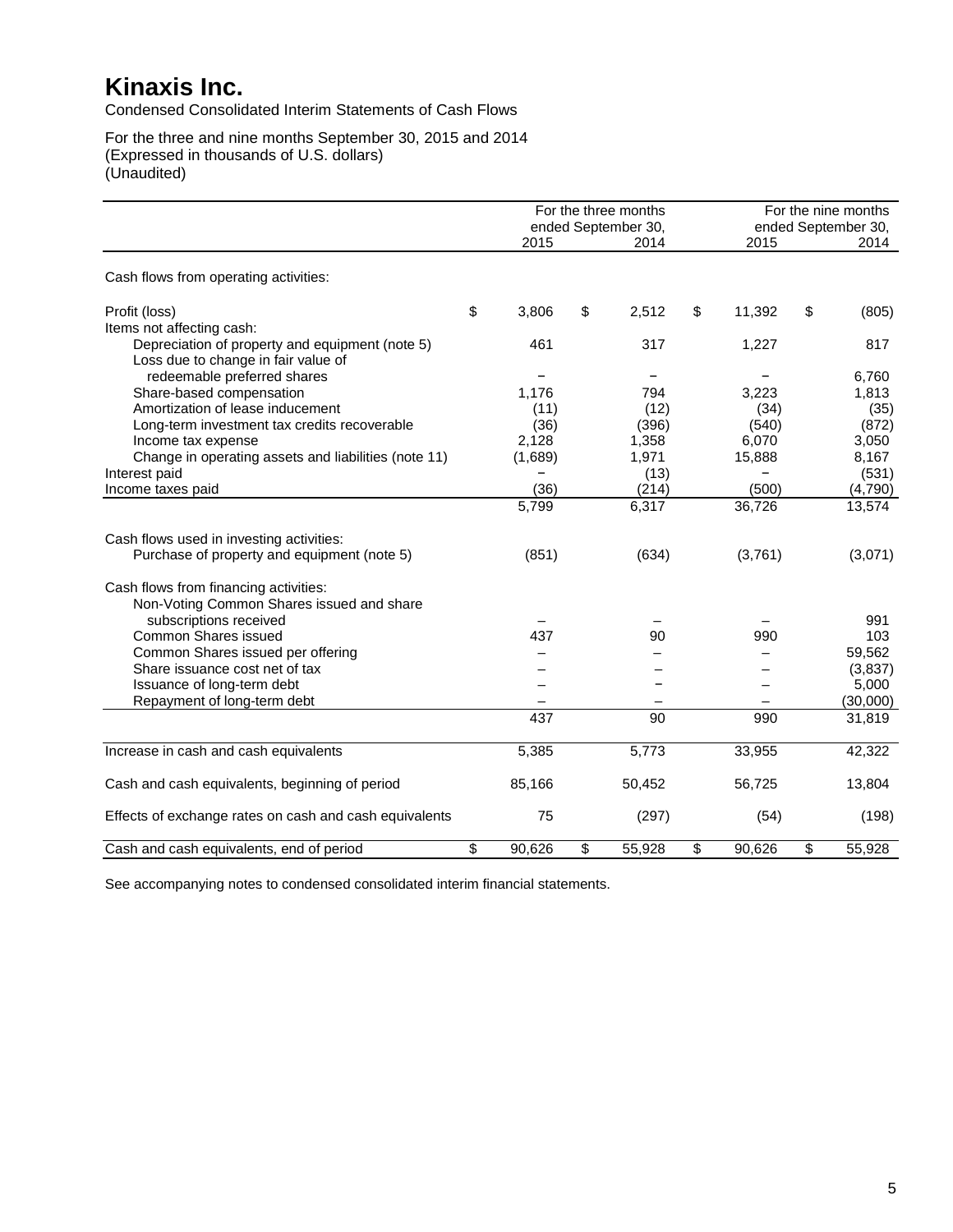Notes to Condensed Consolidated Interim Financial Statements

For the three and nine months ended September 30, 2015 (Expressed in thousands of U.S. dollars, except share and per share amounts) (Unaudited)

### **1. Corporate information:**

Kinaxis Inc. ("Kinaxis" or the "Company") is incorporated under the Canada Business Corporations Act and domiciled in Ontario, Canada. The address of the Company's registered office is 700 Silver Seven Road, Ottawa, Ontario. The consolidated financial statements of the Company as at September 30, 2015 and for the three and nine months ended September 30, 2015 and 2014 comprise the Company and its subsidiaries.

Kinaxis is a leading provider of cloud-based subscription software that enables its customers to improve and accelerate analysis and decision-making across their supply chain operations. Kinaxis is a global enterprise with offices in Chicago, United States; Tokyo, Japan; Hong Kong, China; Eindhoven, The Netherlands; and Ottawa, Canada.

### **2. Basis of preparation:**

(a) Statement of compliance:

The unaudited condensed consolidated interim financial statements have been prepared in accordance with International Accounting Standard 34 *Interim Financial Reporting* and issued by the International Accounting Standards Board ("IASB"). They do not include all the information required for a complete set of financial statements prepared in accordance with International Financial Reporting Standards ("IFRS") and should be read in conjunction with the annual consolidated financial statements of the Company for the year ended December 31, 2014. However, selected explanatory notes are included to explain events and transactions that are significant to an understanding of the changes in the Company's financial position and performance since the last annual consolidated financial statements as at and for the year ended December 31, 2014.

The unaudited condensed consolidated interim financial statements were authorized for issue by the Board of Directors on October 28, 2015.

(b) Use of estimates and judgments:

In preparing these unaudited condensed consolidated interim financial statements, Management makes judgements, estimates and assumptions that affect the application of accounting policies and the reported amounts of assets and liabilities, income and expense. Actual results may differ from these estimates.

The significant judgements made by Management in applying the Company's accounting policies and the key sources of estimation uncertainty were the same as those that applied to the consolidated financial statements as at and for the year ended December 31, 2014.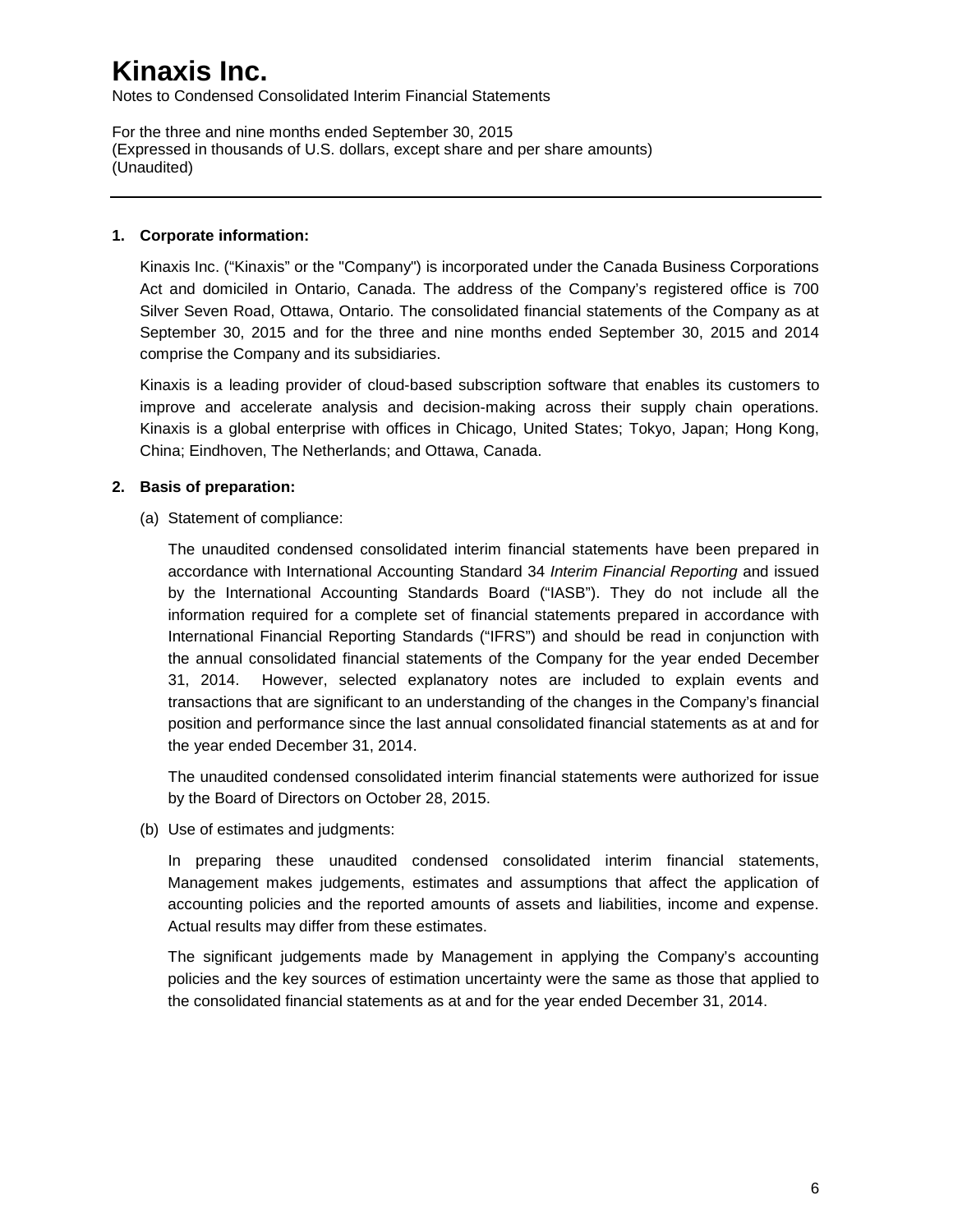Notes to Condensed Consolidated Interim Financial Statements

For the three and nine months ended September 30, 2015 (Expressed in thousands of U.S. dollars, except share and per share amounts) (Unaudited)

#### **3. Significant accounting policies:**

The accounting policies applied in these unaudited condensed consolidated interim financial statements are the same as those applied in the Company's consolidated financial statements as at and for the year ending December 31, 2014.

Standards and interpretations in issue not yet adopted:

The following is a list of standards and amendments that have been issued but not yet adopted by the Company.

#### IFRS 15: Revenue from Contracts with Customers

In May 2014, the International Accounting Standards Board issued IFRS 15, Revenue from Contracts with Customers, which provides a single, principles-based five-step model for revenue recognition to be applied to all customer contracts, and requires enhanced disclosures. The IASB recently confirmed a one-year deferral of this standard, which will now be effective January 1, 2018 and allows early adoption. The Company does not intend to adopt this standard in fiscal 2015 and is currently evaluating the impact of adopting this standard on the consolidated financial statements.

#### Amendments to IAS 16 and IAS 38

In May 2014, the International Accounting Standards Board issued amendments to IAS 16 Property, Plant and Equipment and IAS 38 Intangible Assets. These amendments prohibit entities from using a revenue-based depreciation method for items of property, plant and equipment. They also introduce a rebuttable presumption that revenue is not an appropriate basis for amortization of an intangible asset. The amendments explain that an expected future reduction in selling prices could be indicative of a reduction of the future economic benefits embodied in an asset. These amendments are to be applied prospectively for annual periods beginning on or after January 1, 2016. Early adoption is allowed. The Company does not intend to adopt these amendments in fiscal 2015 and is currently evaluation the impact of adoption these amendments on the consolidated financial statements.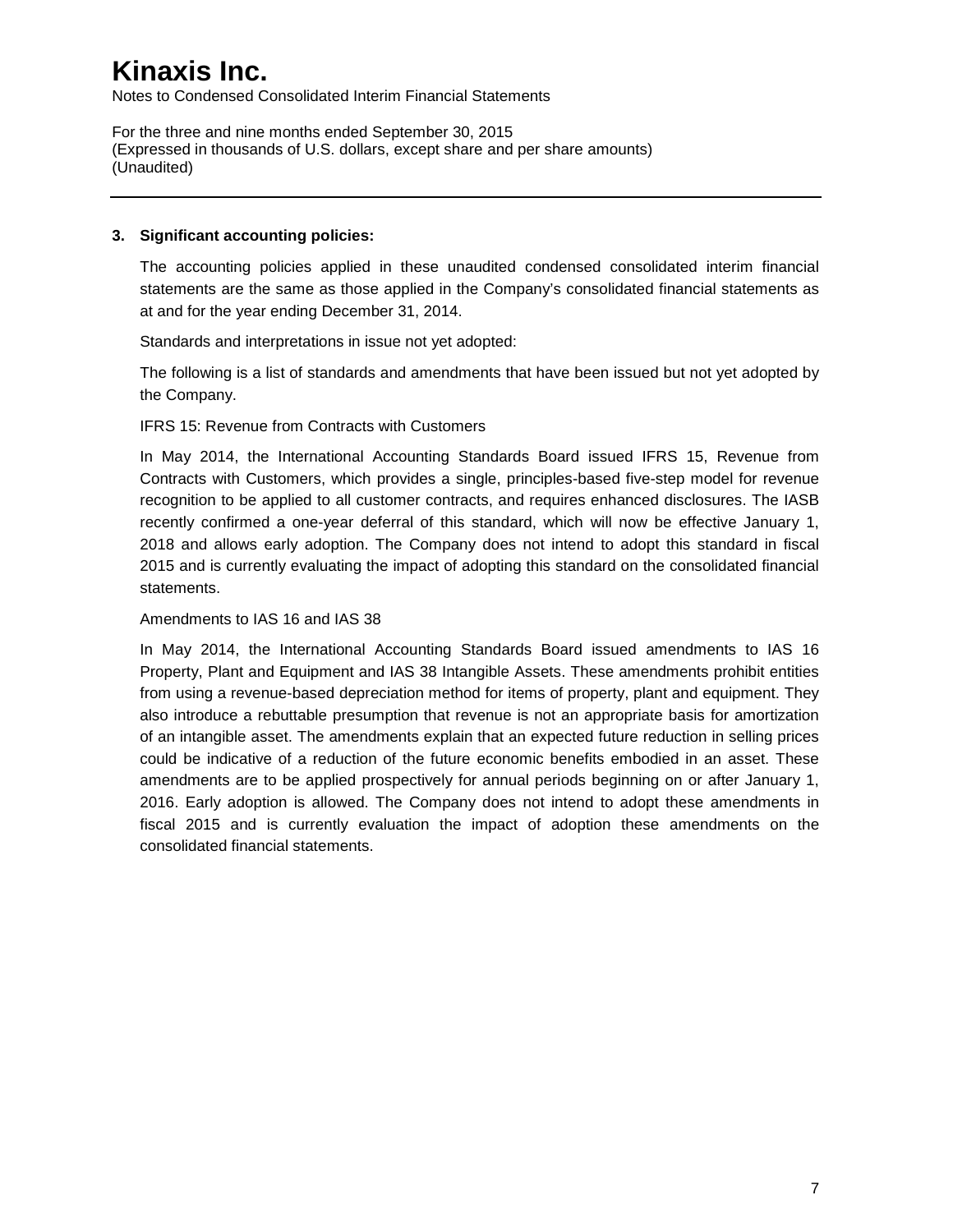Notes to Condensed Consolidated Interim Financial Statements

For the three and nine months ended September 30, 2015 (Expressed in thousands of U.S. dollars, except share and per share amounts) (Unaudited)

#### **4. Accounts receivable:**

|                                    | September 30, | December 31,<br>2014 |               |
|------------------------------------|---------------|----------------------|---------------|
| Trade accounts receivable<br>Other | \$            | 18,390<br>1,458      | 16,387<br>636 |
|                                    | \$.           | 19,848               | 17,023        |

There have been no balances written off for the three and nine months ended September 30, 2015 or September 30, 2014 or any allowance for doubtful accounts recorded as at September 30, 2015 or December 31, 2014.

### **5. Property and equipment:**

|                        |              |           | Office        |              | Total        |
|------------------------|--------------|-----------|---------------|--------------|--------------|
|                        | Computer     | Computer  | furniture and | Leasehold    | property and |
| Cost                   | equipment    | software  | equipment     | improvements | equipment    |
| Balance, December      |              |           |               |              |              |
| 31, 2014               | \$<br>7,052  | \$<br>959 | \$<br>894     | \$<br>2,196  | \$<br>11,101 |
| Additions              | 3,507        | 34        | 12            | 208          | 3,761        |
| Balance, September 30, |              |           |               |              |              |
| 2015                   | \$<br>10,559 | \$<br>993 | \$<br>906     | \$<br>2,404  | \$<br>14,862 |
|                        |              |           |               |              |              |
|                        |              |           | Office        |              | Total        |
| Accumulated            | Computer     | Computer  | furniture and | Leasehold    | property and |
| depreciation           | equipment    | software  | equipment     | improvements | equipment    |
|                        |              |           |               |              |              |
| Balance, December      |              |           |               |              |              |
| 31, 2014               | \$<br>2,915  | \$<br>509 | \$<br>846     | \$<br>2,087  | \$<br>6,357  |
| Depreciation           | 1,077        | 106       | 13            | 31           | 1,227        |
| Balance, September 30, |              |           |               |              |              |
| 2015                   | \$<br>3,992  | \$<br>615 | \$<br>859     | \$<br>2,118  | \$<br>7,584  |
|                        |              |           |               |              |              |
|                        |              |           | Office        |              | Total        |
| Carrying               | Computer     | Computer  | furniture and | Leasehold    | property and |
| value                  | equipment    | software  | equipment     | improvements | equipment    |
|                        |              |           |               |              |              |
| December 31, 2014      | \$<br>4,137  | \$<br>450 | \$<br>48      | \$<br>109    | \$<br>4,744  |
| September 30, 2015     | 6,567        | 378       | 47            | 286          | 7,278        |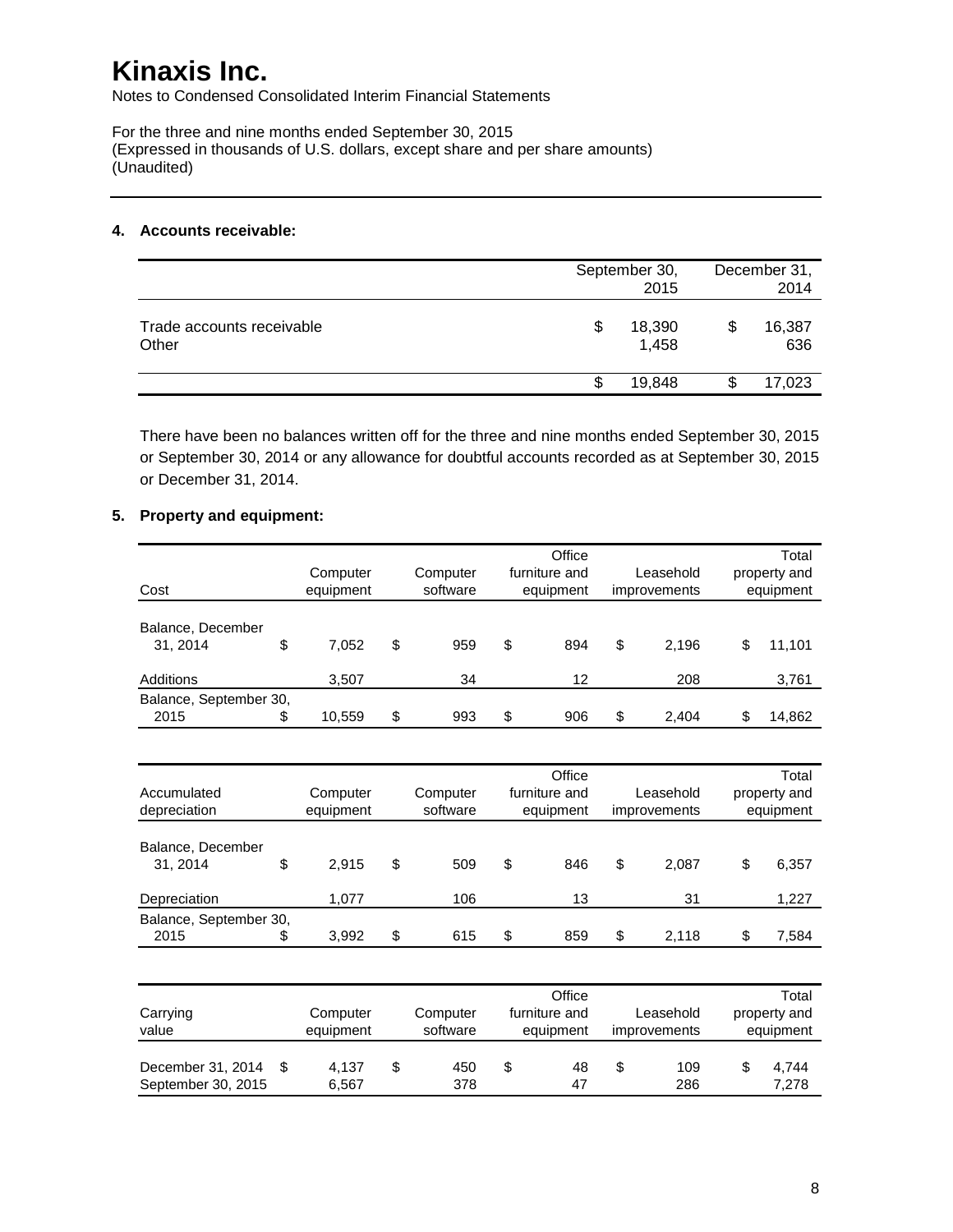Notes to Condensed Consolidated Interim Financial Statements

For the three and nine months ended September 30, 2015 (Expressed in thousands of U.S. dollars, except share and per share amounts) (Unaudited)

### **5. Property and equipment (continued):**

The following table presents the depreciation expense by function for the three and nine months ended September 30:

|                                                                                                    |                 |     | For the three months<br>ended September 30, |    | For the nine months<br>ended September 30, |   |                        |
|----------------------------------------------------------------------------------------------------|-----------------|-----|---------------------------------------------|----|--------------------------------------------|---|------------------------|
|                                                                                                    | 2015            |     | 2014                                        |    | 2015                                       |   | 2014                   |
| Cost of revenue<br>Selling and marketing<br>Research and development<br>General and administrative | 306<br>88<br>66 | \$. | 172<br>72<br>72                             | S  | 791<br>241<br>193                          | S | 401<br>5<br>199<br>212 |
|                                                                                                    | 461             |     | 317                                         | \$ |                                            |   | 817                    |

### **6. Accounts payable and accrued liabilities:**

|                                                      |    | September 30,<br>2015 |   |              |
|------------------------------------------------------|----|-----------------------|---|--------------|
| Trade accounts payable<br><b>Accrued liabilities</b> | \$ | 1,317<br>4,216        | S | 637<br>6,308 |
|                                                      | S  | 5,533                 |   | 6,945        |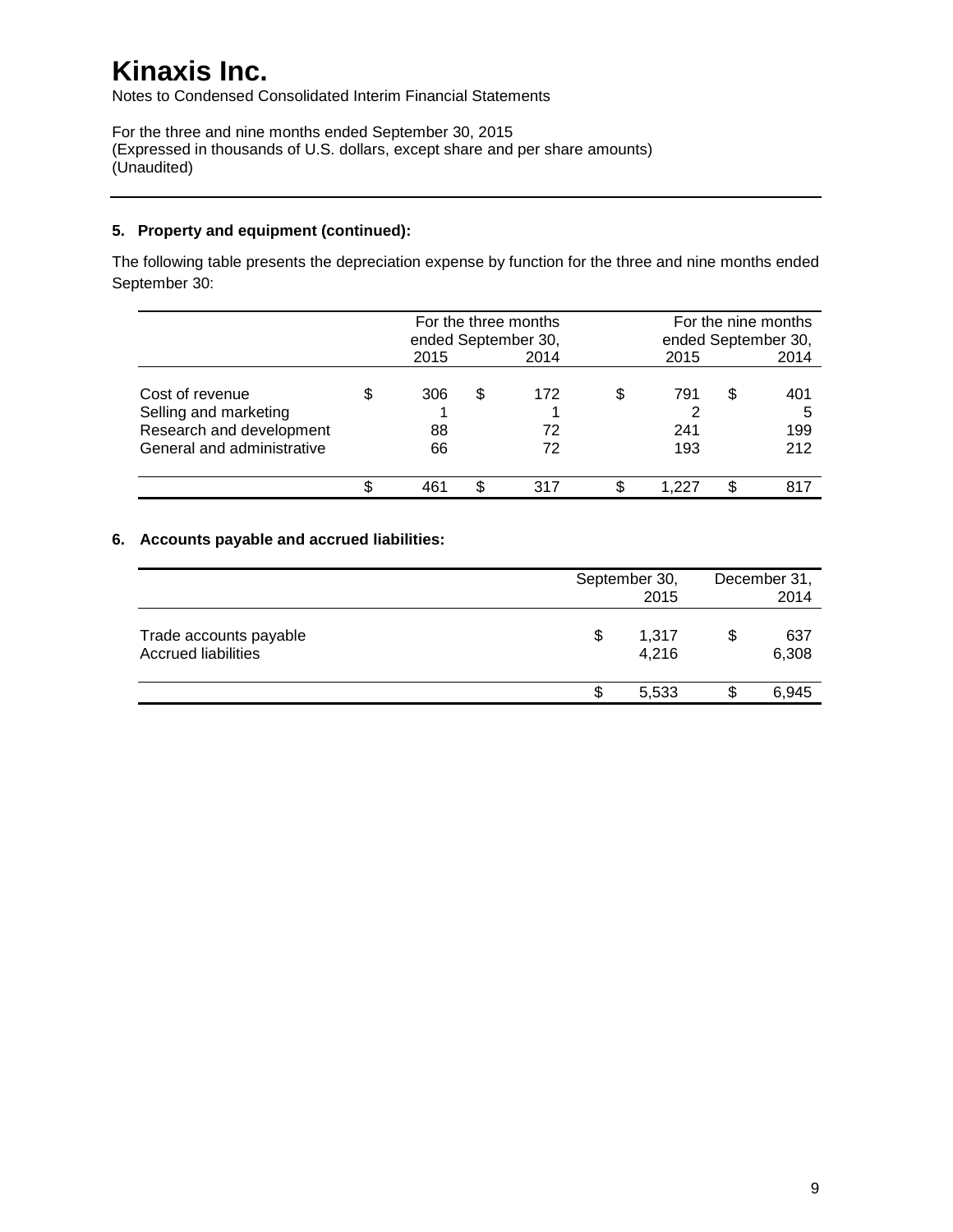Notes to Condensed Consolidated Interim Financial Statements

For the three and nine months ended September 30, 2015 (Expressed in thousands of U.S. dollars, except share and per share amounts) (Unaudited)

#### **7. Share capital:**

#### *Authorized*

The Company is authorized to issue an unlimited number of Common Shares.

#### *Issued:*

|                                                    |               |               |               | Non-voting    |
|----------------------------------------------------|---------------|---------------|---------------|---------------|
|                                                    |               | Common shares |               | common shares |
|                                                    | <b>Shares</b> | Amount        | <b>Shares</b> | Amount        |
| Shares outstanding at                              |               |               |               |               |
| December 31, 2013                                  | 7,674,049     | \$<br>4,252   | 5,332,504     | \$<br>5,650   |
| Shares issued for cash                             |               |               | 60,000        | 585           |
| Shares issued from<br>exercised options            | 36,466        | 164           | 396,471       | 406           |
| Conversion of non-voting common                    |               |               |               |               |
| to Common Shares<br>Fractional shares cancelled    | 5,788,975     | 6,641         | (5,788,975)   | (6, 641)      |
| upon conversion                                    | (67)          |               |               |               |
| Conversion of preferred shares<br>to Common Shares | 5,111,917     | 60.895        |               |               |
| Reduction of share capital                         |               | (41, 010)     |               |               |
| Shares issued per offering                         | 5,000,000     | 59,562        |               |               |
| Share issuance costs                               |               | (3,837)       |               |               |
| Shares outstanding at                              |               |               |               |               |
| September 30, 2014                                 | 23,611,340    | \$<br>86,667  |               | \$            |
|                                                    |               |               |               |               |
| Shares outstanding at                              |               |               |               |               |
| December 31, 2014                                  | 23,739,342    | \$<br>87,219  |               | \$            |
| Shares issued from                                 |               |               |               |               |
| exercised options                                  | 377,847       | 1,414         |               |               |
| Shares outstanding at<br>September 30, 2015        |               | \$            |               |               |
|                                                    | 24,117,189    | 88,633        |               | \$            |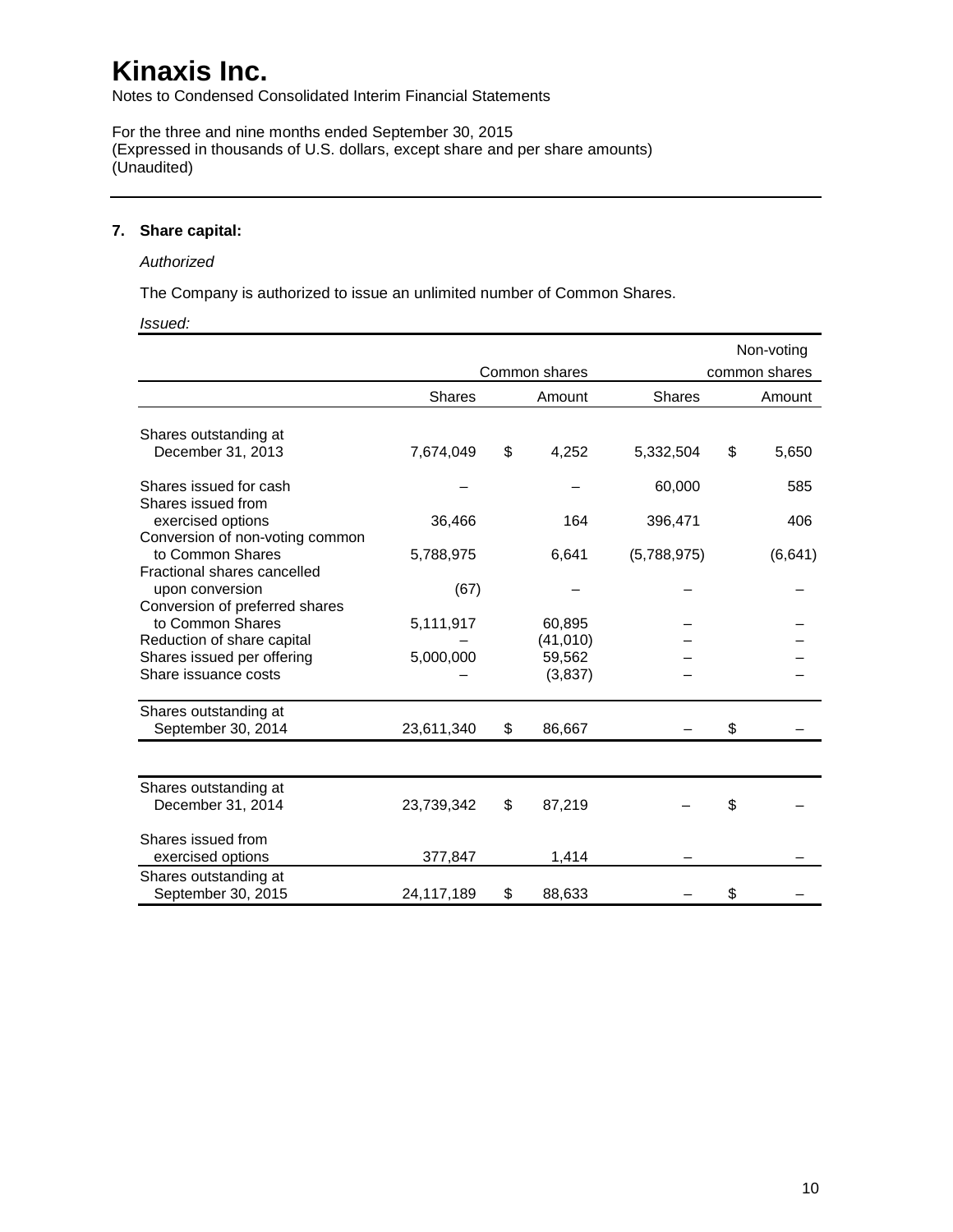Notes to Condensed Consolidated Interim Financial Statements

For the three and nine months ended September 30, 2015 (Expressed in thousands of U.S. dollars, except share and per share amounts) (Unaudited)

### **7. Share capital (continued):**

 *Stock option plans*

A summary of the status of the plan is as follows:

|                      | Nine months ended  |          |          |                   | Year ended |          |
|----------------------|--------------------|----------|----------|-------------------|------------|----------|
|                      | September 30, 2015 |          |          | December 31, 2014 |            |          |
|                      |                    |          | Weighted |                   |            | Weighted |
|                      |                    |          | average  |                   |            | average  |
|                      | <b>Shares</b>      | exercise |          | <b>Shares</b>     |            | exercise |
|                      |                    |          | price    |                   |            | price    |
| Options outstanding, |                    |          |          |                   |            |          |
| beginning of period  | 2,170,802          | \$       | 5.74     | 1,945,580         | \$.        | 2.21     |
| Granted              | 342,000            |          | 23.78    | 865,000           |            | 10.91    |
| Exercised            | (377,847)          |          | 2.62     | (534,272)         |            | 1.25     |
| Forfeited            | (24, 818)          |          | 9.26     | (102, 506)        |            | 5.58     |
| Expired              |                    |          |          | (3,000)           |            | 3.20     |
| Options outstanding, |                    |          |          |                   |            |          |
| end of period        | 2,110,137          | \$       | 8.64     | 2,170,802         | \$         | 5.74     |
| Options exercisable, |                    |          |          |                   |            |          |
| end of period        | 933,094            | \$       | 3.61     | 880,642           | \$         | 2.26     |

The following table summarizes information about stock options outstanding at September 30, 2015:

|                 | Options outstanding |                     |            | Options exercisable |            |
|-----------------|---------------------|---------------------|------------|---------------------|------------|
|                 |                     | Weighted<br>average | Weighted   |                     | Weighted   |
| Range           | Number              | remaining           | average    | Number              | average    |
| of exercise     | outstanding         | contractual         | exercise   | exercisable         | exercise   |
| prices          | at 09/30/15         | life                | price      | at 09/30/15         | price      |
|                 |                     |                     |            |                     |            |
| \$ 0.95 to 1.20 | 63.513              | 3.22                | \$<br>1.13 | 63.513              | \$<br>1.13 |
| 1.55 to 3.20    | 870.500             | 6.40                | 2.54       | 695,957             | 2.38       |
| 6.60 to 9.75    | 686,124             | 8.42                | 9.56       | 171,124             | 9.38       |
| 10.50 to 15.35  | 150,000             | 9.19                | 13.08      | 2,500               | 12.45      |
| 15.70 to 20.65  | 170,000             | 9.54                | 19.01      |                     |            |
| 23.12 to 24.60  | 91,000              | 9.80                | 21.45      |                     |            |
| 28.37 to 30.60  | 79,000              | 10.00               | 28.37      |                     |            |
|                 | 2,110,137           | 7.69                | \$<br>8.64 | 933,094             | \$<br>3.61 |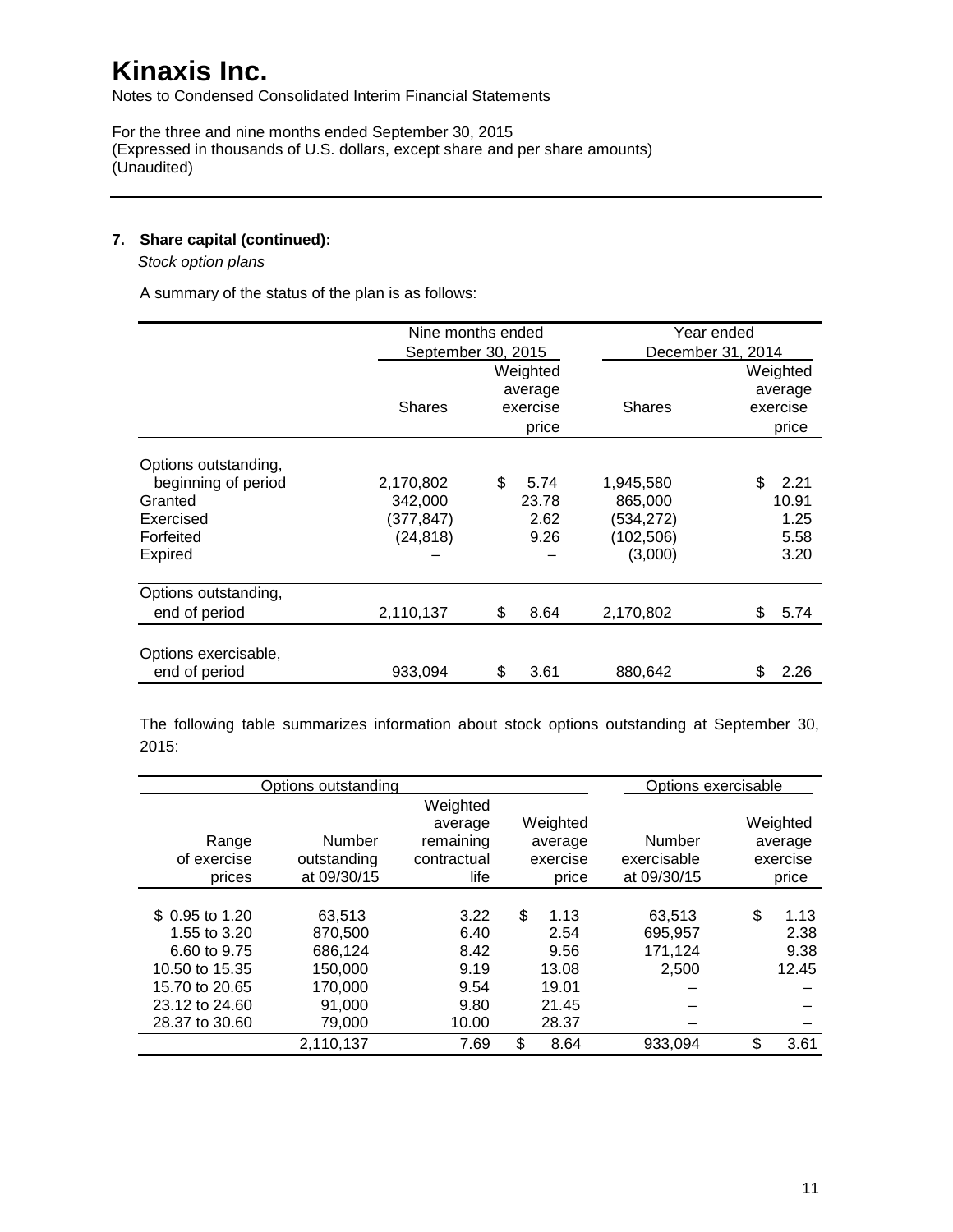Notes to Condensed Consolidated Interim Financial Statements

For the three and nine months ended September 30, 2015 (Expressed in thousands of U.S. dollars, except share and per share amounts) (Unaudited)

#### **7. Share capital (continued):**

#### *Stock option plans (continued)*

At September 30, 2015, there were 778,698 stock options available for grant under the Plan. During the nine months ended September 30, 2015, the Company granted 342,000 (year ended December 31, 2014 - 865,000) options and recorded share-based compensation expense for the nine months ended September 30, 2015 of \$2,103 (nine months ended September 30, 2014 - \$1,500) related to the vesting of options granted in 2015 and previous years. The per share weighted-average fair value of stock options granted during the nine months ended September 30, 2015 was \$9.58 (December 31, 2014 - \$5.73) on the date of grant using the Black Scholes optionpricing model with the following weighted-average assumptions: exercise price is equal to the price of the underlying share, expected dividend yield 0%, risk-free interest rate of 1.80% (2014 - 1.92%), an expected life of 4 to 8 years (2014 - 8 years), and estimated volatility of 43% (2014 - 46%). Volatility is estimated based on Kinaxis's historical volatility and also by benchmarking to comparable publicly traded companies operating in a similar market segment. The forfeiture rate was estimated at 10% (2014 - 5%). During the nine months ended September 30, 2015, optionholders that had options with U.S. dollar strike prices were given the option to convert them to Canadian dollar strike prices based on the exchange rate that would be in effect on the date of the election, being May 7, 2015. The conversion was accounted for as a modification. As the fair value of the options was the same immediately prior to and after the conversion there was no accounting impact resulting from the modification.

#### *Share Unit Plan*

At September 30, 2015, there were 566,000 share units available for grant under the Plan. During the nine months ended September 30, 2015, the Company granted 95,000 restricted share units ("RSU"). There were 148,333 RSUs outstanding at September 30, 2015. Each RSU entitles the participant to receive one Common Share. The RSUs vest based over time in three equal annual tranches. The fair value of the RSUs granted during the nine months ended September 30, 2015 was \$17.35 per unit using the fair value of a Common Share at time of grant. The Company recorded share-based compensation expense for the nine months ended September 30, 2015 of \$964 (nine months ended September 30, 2014 - \$313) related to the RSUs.

During the nine months ended September 30, 2015, the Company granted 9,000 deferred share units ("DSU"). There were 9,000 DSUs outstanding at September 30, 2015. Each DSU entitles the participant to receive one Common Share. The DSUs vest immediately as the participants are entitled to the shares upon termination of their service. The fair value of the DSUs granted was \$17.35 per unit using the fair value of a Common Share at time of grant. The Company recorded share-based compensation expense for the nine months ended September 30, 2015 of \$156 (nine months ended September 30, 2014 - \$NIL) related to the DSUs.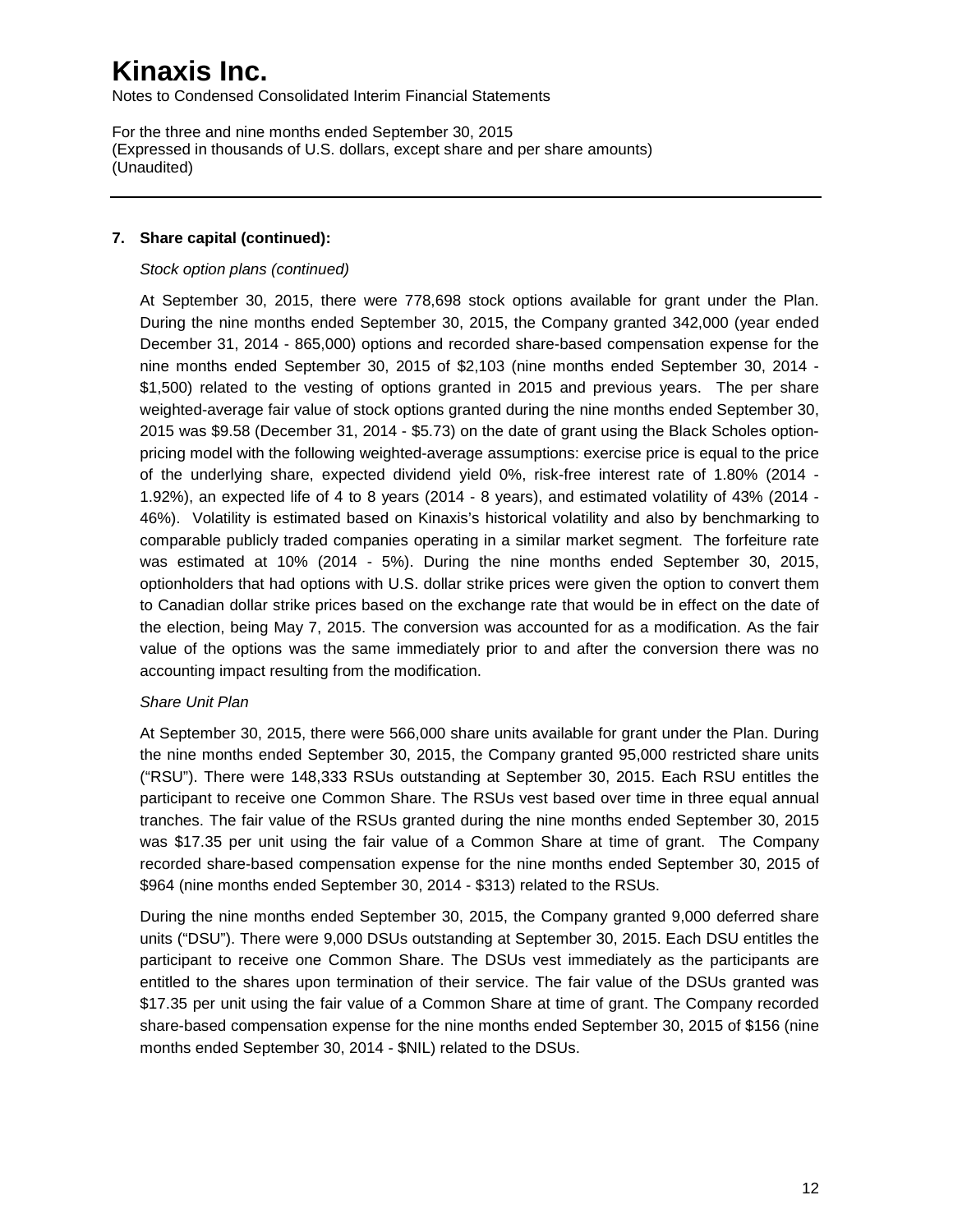Notes to Condensed Consolidated Interim Financial Statements

For the three and nine months ended September 30, 2015 (Expressed in thousands of U.S. dollars, except share and per share amounts) (Unaudited)

### **7. Share capital (continued):**

The following table presents the share-based payments expense by function for the three and nine months ended September 30:

|                                                                                                    |   | For the three months<br>ended September 30, |   |                         | For the nine months<br>ended September 30, |   |                          |  |
|----------------------------------------------------------------------------------------------------|---|---------------------------------------------|---|-------------------------|--------------------------------------------|---|--------------------------|--|
|                                                                                                    |   | 2015                                        |   | 2014                    | 2015                                       |   | 2014                     |  |
| Cost of revenue<br>Selling and marketing<br>Research and development<br>General and administrative | S | 223<br>241<br>291<br>421                    | S | 79<br>159<br>143<br>413 | \$<br>631<br>604<br>684<br>1.304           | S | 182<br>456<br>391<br>784 |  |
|                                                                                                    |   | 1.176                                       |   | 794                     | \$<br>3.223                                |   | 1.813                    |  |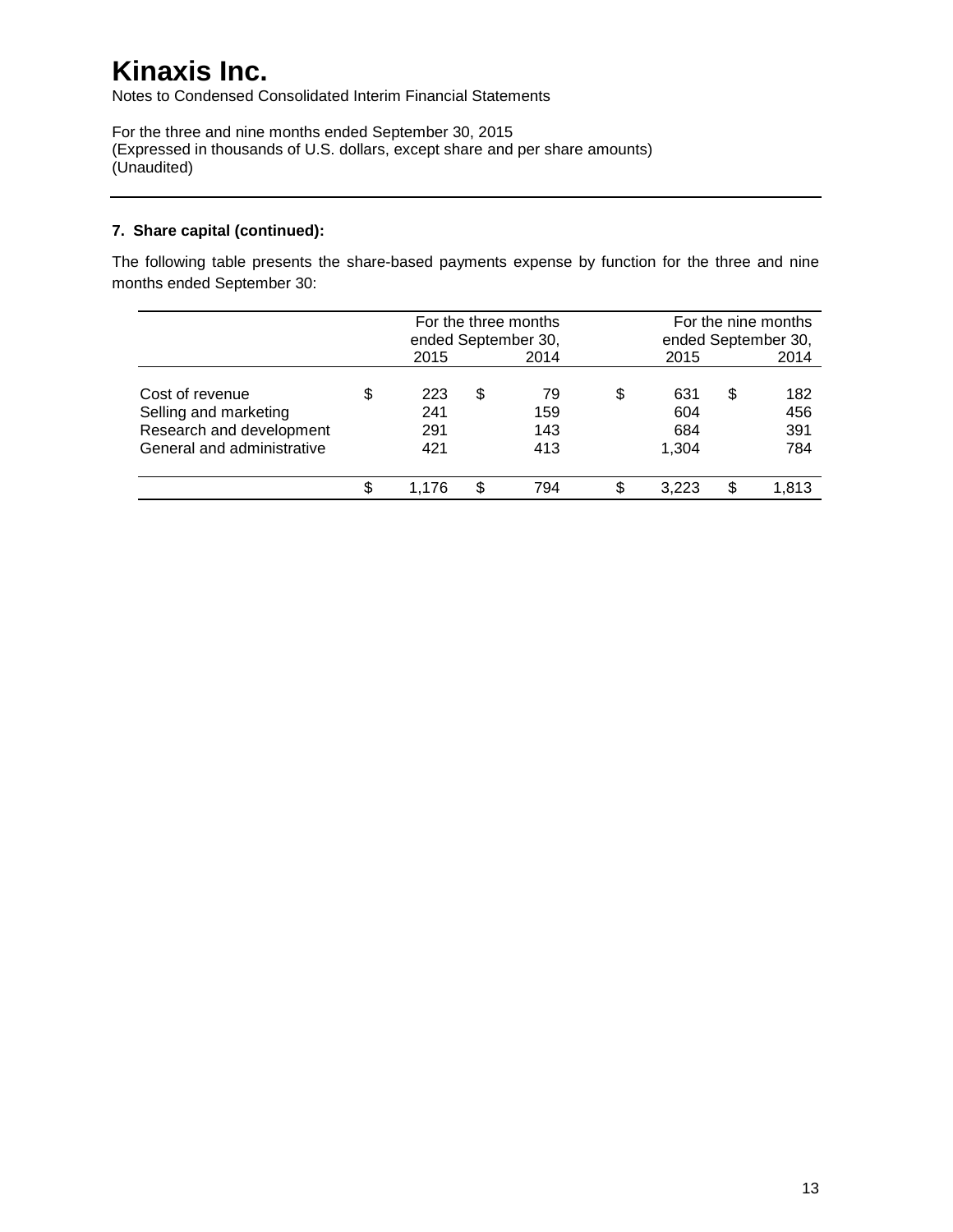Notes to Condensed Consolidated Interim Financial Statements

For the three and nine months ended September 30, 2015 (Expressed in thousands of U.S. dollars, except share and per share amounts) (Unaudited)

### **8. Earnings (loss) per share:**

The following table summarizes the calculation of the weighted average number of basic and diluted Common Shares for the three and nine months ended September 30:

|                                                             |            | For the three months<br>ended September 30, |            | For the nine months<br>ended September 30, |
|-------------------------------------------------------------|------------|---------------------------------------------|------------|--------------------------------------------|
|                                                             | 2015       | 2014                                        | 2015       | 2014                                       |
| <b>Issued Common Shares</b><br>at beginning of period       | 23,901,205 | 23,588,002                                  | 23,739,342 | 13,006,553                                 |
|                                                             |            |                                             |            |                                            |
| Effect of shares issued for cash<br>Effect of shares issued |            |                                             |            | 47,206                                     |
| per offering<br>Effect of preferred shares                  |            |                                             |            | 2,058,824                                  |
| converted to Common Shares                                  |            |                                             |            | 2,104,907                                  |
| Effect of fractional shares<br>cancelled upon conversion    |            |                                             |            | (27)                                       |
| Effect of shares issued from<br>exercise of options         | 55,997     | 6,554                                       | 112,095    | 312,747                                    |
| Weighted average number<br>of basic and diluted Common      |            |                                             |            |                                            |
| Shares at September 30                                      | 23,957,202 | 23,594,556                                  | 23,851,437 | 17,530,210                                 |
| Effect of share options<br>on issue                         | 1,431,732  | 1,163,976                                   | 1,432,637  |                                            |
| Effect of share units                                       |            |                                             |            |                                            |
| on issue                                                    | 109,824    |                                             | 81,555     |                                            |
| Weighted average number<br>of diluted Common Shares         | 25,498,758 | 24,758,532                                  | 25,365,629 | 17,530,210                                 |

For both the three and nine months ended September 30, 2015, 340,000 options were excluded from the weighted average number of diluted common shares as their effect would have been antidilutive. 740,000 options were excluded for the three months ended September 30, 2014 as their effect would have been anti-dilutive. Due to loss for the nine months ended September 30, 2014, all outstanding options and redeemable preferred shares, as applicable, were excluded from the diluted weighted average number of shares because their effect would have been anti-dilutive.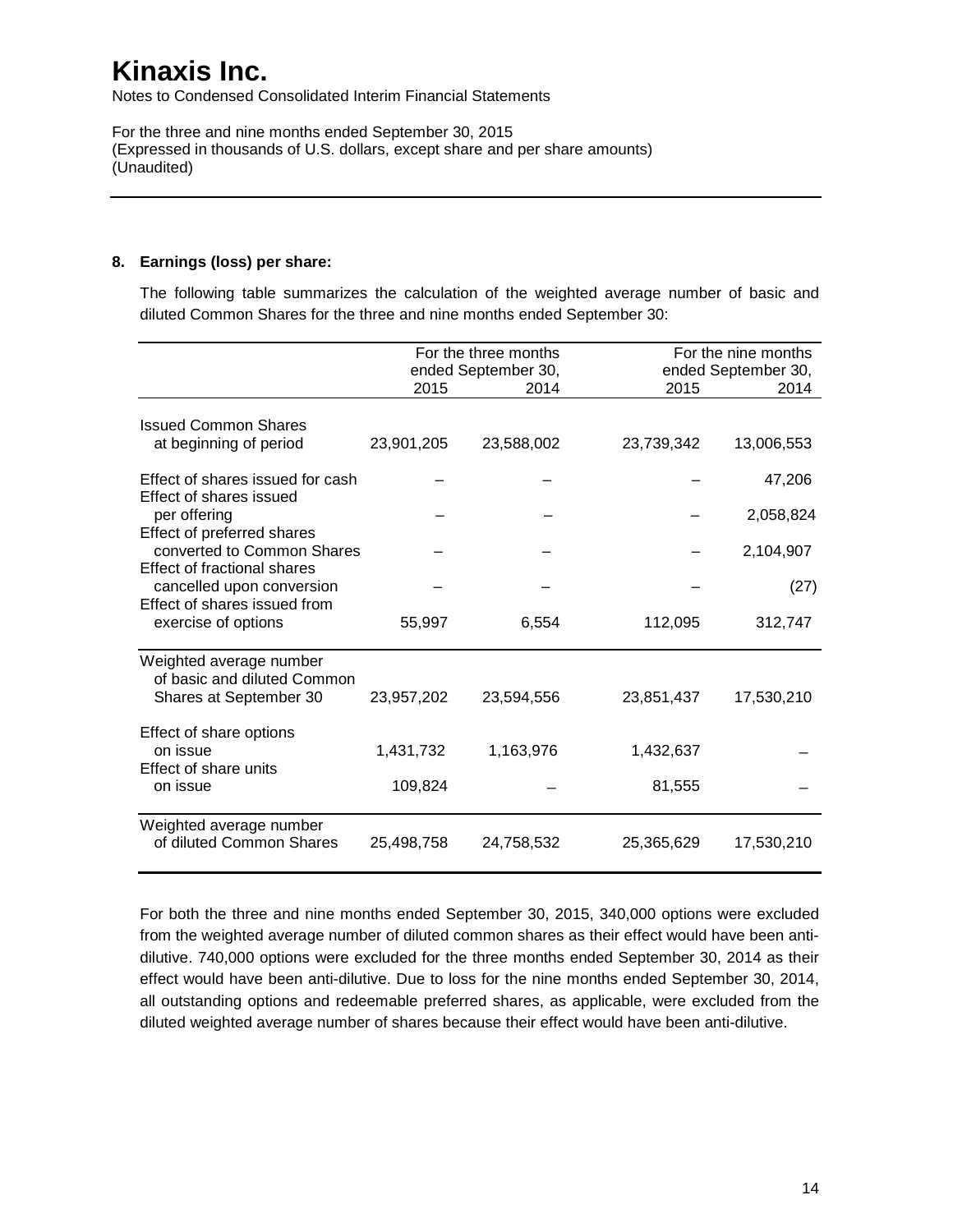Notes to Condensed Consolidated Interim Financial Statements

For the three and nine months ended September 30, 2015 (Expressed in thousands of U.S. dollars, except share and per share amounts) (Unaudited)

#### **9. Revenue:**

|                                                                  | 2015                         |    | For the three months<br>ended September 30,<br>2014 |    | For the nine months<br>ended September 30,<br>2015 |   |                         |
|------------------------------------------------------------------|------------------------------|----|-----------------------------------------------------|----|----------------------------------------------------|---|-------------------------|
| Subscription<br>Professional services<br>Maintenance and support | \$<br>16.544<br>6.870<br>251 | \$ | 13,302<br>4,081<br>298                              | S  | 48.236<br>18.025<br>819                            | S | 37,267<br>13,061<br>906 |
|                                                                  | 23.655                       | S  | 17.681                                              | \$ | 67.080                                             |   | 51.234                  |

### **10. Research and development:**

|                                                                |   | For the three months<br>ended September 30, |     |                |    | For the nine months<br>ended September 30, |   |                    |  |
|----------------------------------------------------------------|---|---------------------------------------------|-----|----------------|----|--------------------------------------------|---|--------------------|--|
|                                                                |   | 2015                                        |     | 2014           |    | 2015                                       |   | 2014               |  |
| Research and development<br>expenses<br>Investment tax credits | S | 4,197<br>(321)                              | S   | 3,941<br>(396) | S  | 12.506<br>(1,004)                          | S | 11,482<br>(1, 415) |  |
|                                                                | S | 3.876                                       | \$. | 3,545          | \$ | 11,502                                     |   | 10,067             |  |

### **11. Statement of cash flows:**

Changes in operating assets and liabilities:

|                                                                                                                                                       |                                           |      | For the three months<br>ended September 30, |    | For the nine months<br>ended September 30, |      |                                             |
|-------------------------------------------------------------------------------------------------------------------------------------------------------|-------------------------------------------|------|---------------------------------------------|----|--------------------------------------------|------|---------------------------------------------|
|                                                                                                                                                       | 2015                                      | 2014 |                                             |    | 2015                                       | 2014 |                                             |
| Trade and other receivables<br>S<br>Investment tax credit receivable<br>Prepaid expenses<br>Trade payable and accrued liabilities<br>Deferred revenue | (9,409)<br>287<br>(103)<br>1,909<br>5.627 | \$   | 7,938<br>84<br>(17)<br>(2, 196)<br>(3,838)  | S  | (2,859)<br>403<br>117<br>(1,250)<br>19.477 | \$   | 4,723<br>(481)<br>(362)<br>(3,536)<br>7,823 |
| S                                                                                                                                                     | (1,689)                                   | S.   | 1.971                                       | S. | 15.888                                     |      | 8,167                                       |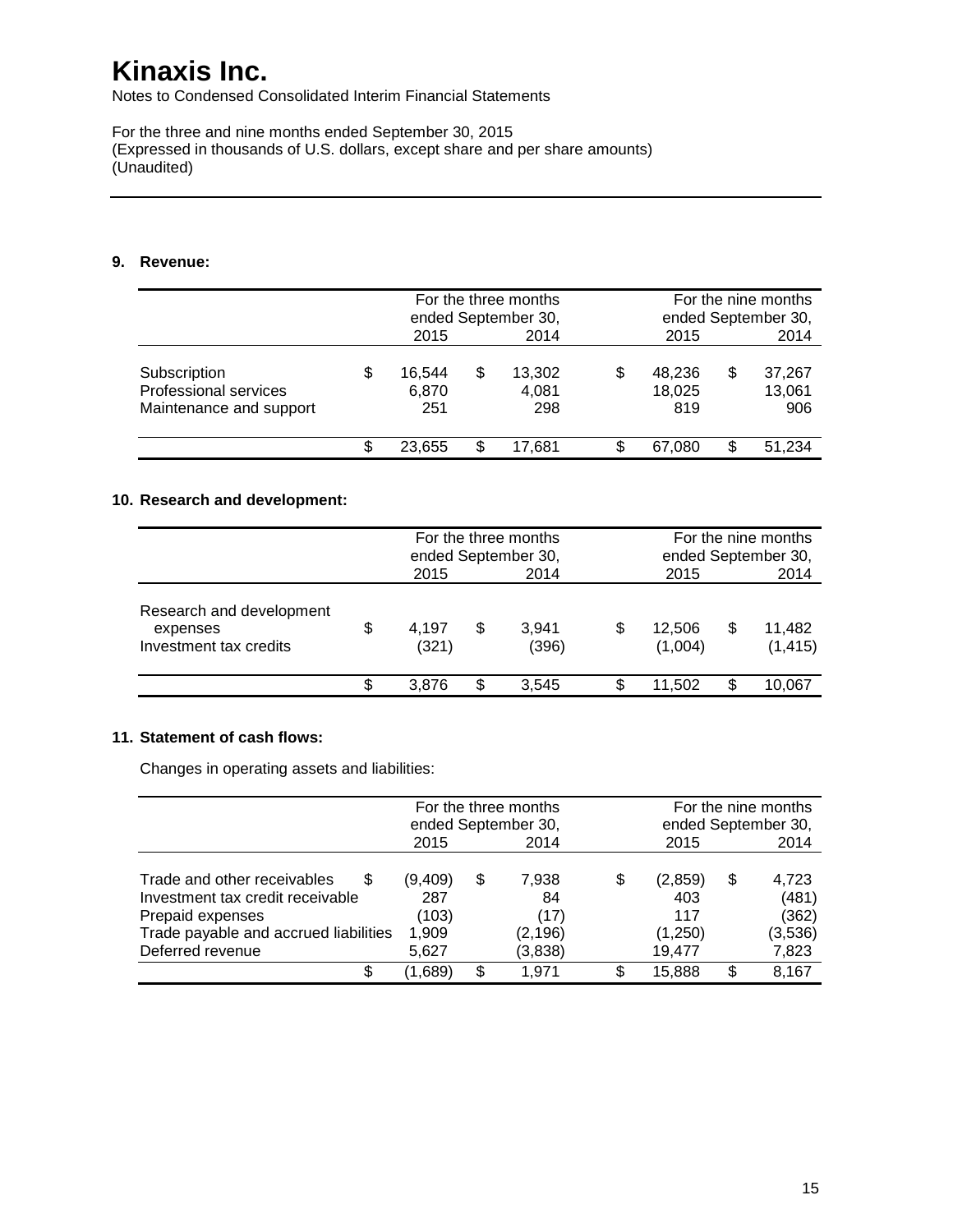Notes to Condensed Consolidated Interim Financial Statements

For the three and nine months ended September 30, 2015 (Expressed in thousands of U.S. dollars, except share and per share amounts) (Unaudited)

#### **12. Financial instruments:**

(a) Fair value of financial instruments:

The fair value of financial assets and liabilities, together with their carrying amounts are as follows:

|                                                                                                                                                           | September 30,<br>2015 |                           |    |                           |    |                           |    | December 31,<br>2014      |
|-----------------------------------------------------------------------------------------------------------------------------------------------------------|-----------------------|---------------------------|----|---------------------------|----|---------------------------|----|---------------------------|
|                                                                                                                                                           |                       | Carrying                  |    | Fair                      |    | Carrying                  |    | Fair                      |
| <b>Financial assets</b>                                                                                                                                   |                       | value                     |    | value                     |    | value                     |    | value                     |
| Loans and receivables,<br>measured at amortized cost:<br>Cash and cash equivalents<br>Trade and other receivables<br>Investment tax credits<br>receivable | \$                    | 90,626<br>19.848<br>1.571 | \$ | 90.626<br>19,848<br>1,571 | \$ | 56,725<br>17,023<br>1.974 | \$ | 56,725<br>17,023<br>1.974 |
|                                                                                                                                                           | \$                    | 112,045                   |    | 112,045                   | \$ | 75,722                    | \$ | 75.722                    |

|                                                                                                             |             | September 30,<br>2015 |             | December 31,<br>2014 |
|-------------------------------------------------------------------------------------------------------------|-------------|-----------------------|-------------|----------------------|
|                                                                                                             | Carrying    | Fair                  | Carrying    | Fair                 |
| <b>Financial liabilities</b>                                                                                | value       | value                 | value       | value                |
| Other financial liabilities,<br>measured at amortized cost:<br>Accounts payables and accrued<br>liabilities | \$<br>5,533 | \$<br>5,533           | \$<br>6.945 | \$<br>6,945          |
|                                                                                                             | \$<br>5,533 | \$<br>5,533           | \$<br>6.945 | \$<br>6.945          |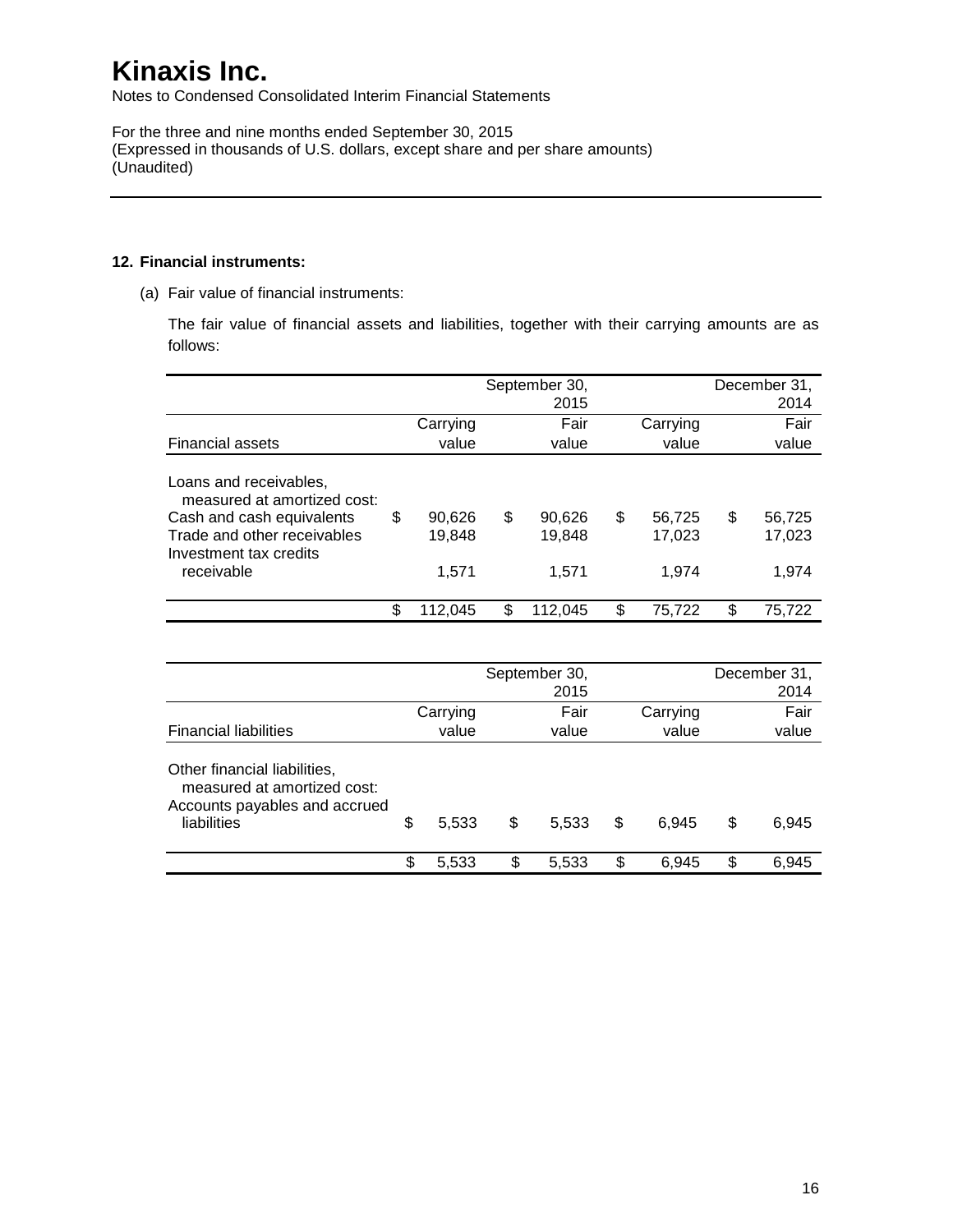Notes to Condensed Consolidated Interim Financial Statements

For the three and nine months ended September 30, 2015 (Expressed in thousands of U.S. dollars, except share and per share amounts) (Unaudited)

#### **12. Financial instruments (continued):**

(b) Credit risk:

The maximum exposure to credit risk for trade receivables by geographic region was as follows:

|                                                 |    | September 30,<br>2015  |   |                      |  |  |
|-------------------------------------------------|----|------------------------|---|----------------------|--|--|
| Canada<br><b>United States</b><br>Other foreign | \$ | 1,811<br>16,059<br>520 |   | 430<br>15,049<br>908 |  |  |
|                                                 | S  | 18,390                 | S | 16,387               |  |  |

The aging of the trade receivables at the reporting date was as follows:

|                                                                      | September 30,<br>2015    | December 31,<br>2014 |                     |
|----------------------------------------------------------------------|--------------------------|----------------------|---------------------|
| Current                                                              | \$<br>14,361             | S                    | 13,757              |
| Past due:<br>$0 - 30$ days<br>$31 - 60$ days<br>Greater than 60 days | \$<br>3,477<br>489<br>63 | \$                   | 2,250<br>195<br>185 |
|                                                                      | \$<br>18,390             | \$                   | 16,387              |

As at September 30, 2015, three customers accounted for greater than 10% of total trade receivables (December 31, 2014 - one customer). For the three and nine months ended September 30, 2015 one customer accounted for greater than 10% of revenue (2014 – no customer).